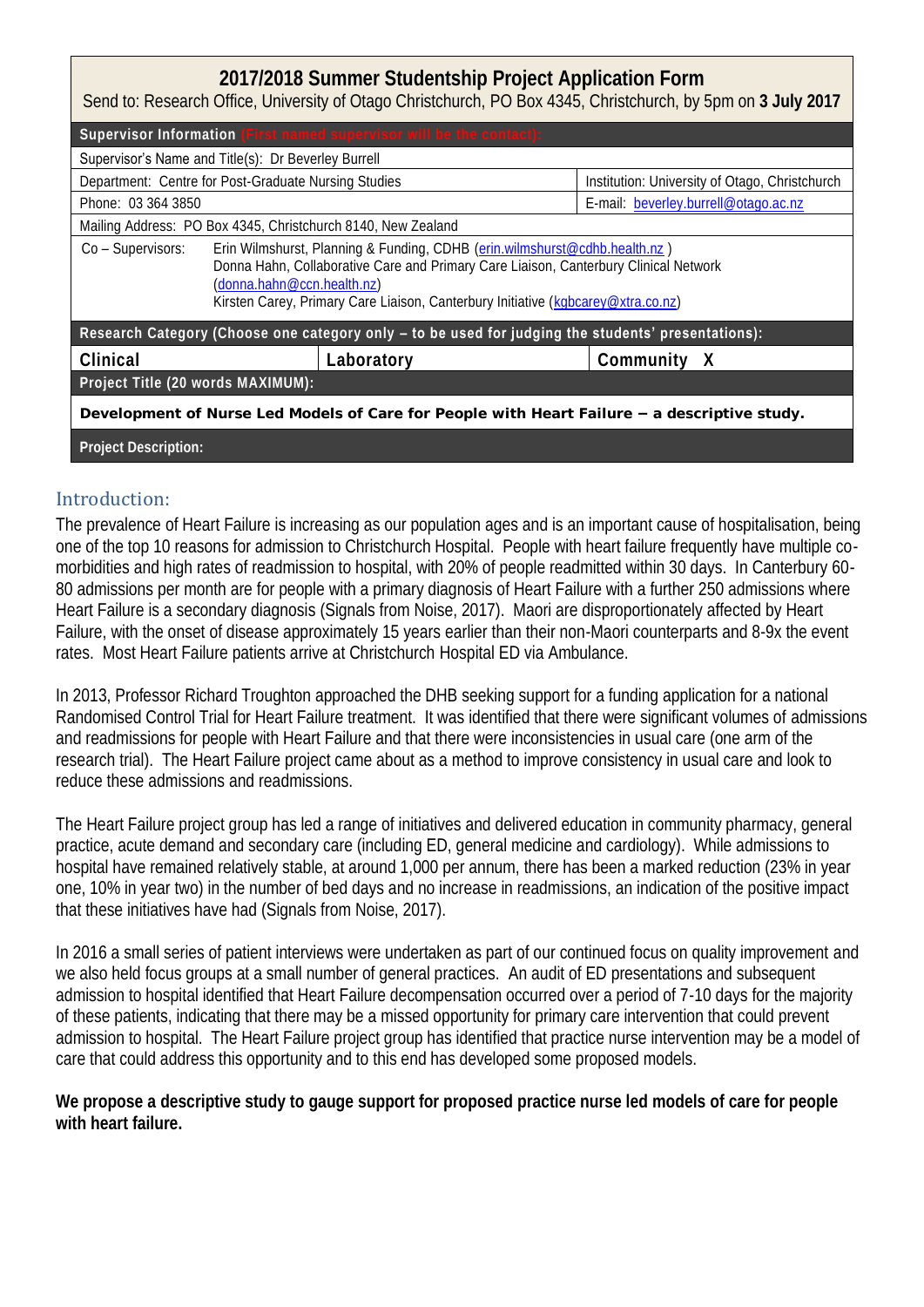# Aim:

This study will describe the proposed practice nurse led models of care for heart failure patients and use focus groups to identify the level of support for selected elements of the proposed models, through discussion of the following questions:

- 1. What components of the proposed models do practice nurses identify as providing the most effective change in care for Heart Failure patients?
- 2. What components of the proposed models would be most successfully implemented and why? What are the benefits of these components for the general practice, the patient and their whanau?
- 3. What components of the proposed models would be the most challenging to implement and why?
- 4. What educational, clinical, IT, financial and other supports do practice nurses identify as required to implement the proposed models of care?

# Methods:

Focus group research is characterised by the use of interactions between small groups of participants (between 6-12) with common experiences or interests, from which the researcher discovers how individuals think and feel about particular issues (Jayasekara, 2012). Webb and Kevern (2001) note that focus groups are well suited for a full range of qualitative studies, while Burns and Grove (1997) state that "focus groups are designed to obtain the participants' perceptions of a subject in a setting that is permissive and non-threatening" (p.286). Morgan (1997) notes that "focus group research is an excellent methodology when there is a power differential between participants and decision makers" (p.15) as those who participate remain anonymous. Qualitative research methodologies can be useful when studying a topic or question where there has been little previous research or study undertaken. A second leader has the role of a moderator in the group meeting, who assists in drawing participants out in a group environment, encourages interaction between group members and assists in ensuring that no one individual dominates the proceedings (Jayasekara, 2012). The interviews will be audio-taped.

Ethical approval will be through application to the Human Ethics Committee, University of Otago, *Minimal Risk Research-Audit and Audit Related Studies.* Having ethics approval will protect participants from the risks associated with disclosure in work place group setting as participants are bound by confidentiality. Any information and storage devices will be password protected and kept in a locked filing cabinet while not in use. The electronic copy of the transcript will be password protected. All audio-tapes and transcripts will be kept for ten years and then destroyed by the Administrative staff in the Centre for Postgraduate Nursing Studies.

### Analysis:

Sandelowski's (2000), qualitative descriptive research approach will be utilised. Using Sandelowski's (2000), approach will enable exploration of valuable information shared by the participants during their interviews. A qualitative research approach would provide insight, enhanced understanding and a meaningful guide to action (Strauss & Corbin, 1998). Data is analysed through thematic content analysis, a qualitative descriptive approach in which the researcher systematically applies codes to the themes derived but these codes are generated from the data themselves there are no pre-existing set of codes. Sandelowski describes this as a dynamic form of analysis using verbal and visual data to summarise the informational contents of the data (2000). Using Sandelowski's (2000) approach, the analysed findings remain close to the original data, and yet are still "detailed and nuanced" interpretations (Sandelowski, 2010 pg. 78). The data analysed will be reviewed by the peer group researchers to gain the validity of the findings generated (Polit & Beck, 2012).

# Possible Impact:

The results of this study will help us to understand which practice nurse models of care might be most successfully trialed and implemented in Canterbury to support people with Heart Failure. We hope that this will reduce admissions and readmissions to hospital, improve self-management and support people to stay well in their homes and communities. There may also be opportunities identified for the model to be applied to practice nurse-led delivery for other chronic health conditions. Dissemination of the outcome will be published in seminars and/or a journal article.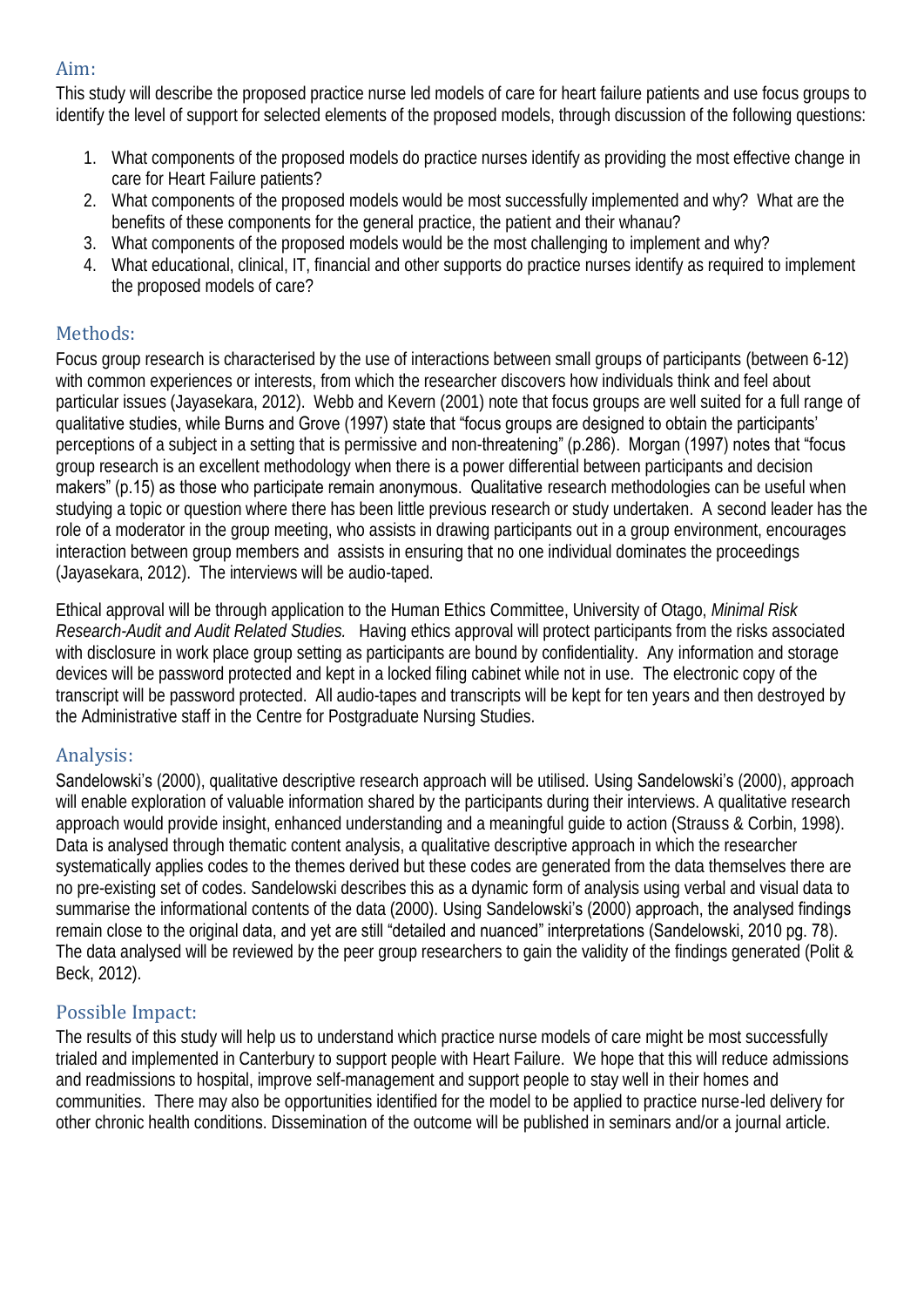#### References:

Burns, N., & Grove, S. K. (1997). *The Practice of Nursing Research: Conduct, Critique and Utilization. (3rd ed.).* Philadelphia: W.B. Saunders.

Jayasekara, R. S. (2012). Focus groups in nursing research: Methodological perspectives*. Nursing Outlook*, 60(6), 411-416. DOI: 10,1016/j.outlook.2012.02.001.

Morgan, D. L. (1997). *Focus Groups as Qualitative Research*. (2nd ed.). London: Sage Publications.

Polit, D. F., & Beck, C. T. (2012). *Nursing research: Generating and assessing evidence for nursing practice* (9<sup>th</sup> ed.). Philadelphia, USA: Lippincott Williams & Wilkins.

Sandleowski, M. (2000). Focus on Research Methods whatever Happened to Qualitative Description. *Research in Nursing & Health*, 23, 334-340.

Signals from Noise. Heart Failure Pathway Measures (2017) [https://www.cdhbsfn.com/sfn\\_CDHB/viewer?modelid=cbe5aed2-12d6-47cd-a8e7-91e550109aa4](https://www.cdhbsfn.com/sfn_CDHB/viewer?modelid=cbe5aed2-12d6-47cd-a8e7-91e550109aa4)

Webb, C & Kevern, J. (2001). Focus groups as a research method: A critique of some aspects of their use in nursing research. *Journal of Advanced Nursing,* 33(6), 798-805, DOI: 10.1046/j.1365-2648.2001.01720.x.